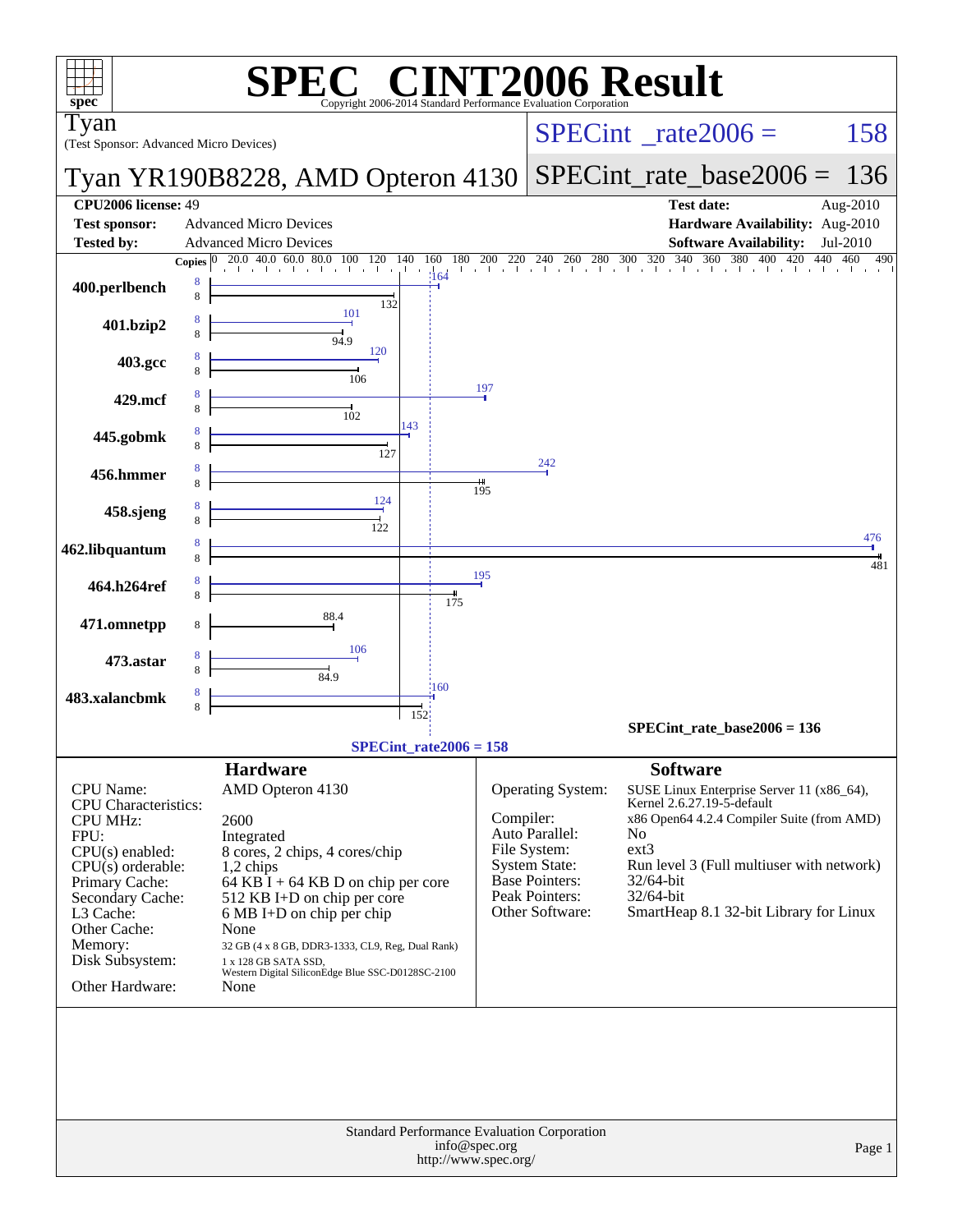

Tyan

(Test Sponsor: Advanced Micro Devices)

#### SPECint rate $2006 = 158$

Tyan YR190B8228, AMD Opteron 4130 [SPECint\\_rate\\_base2006 =](http://www.spec.org/auto/cpu2006/Docs/result-fields.html#SPECintratebase2006) 136

**[CPU2006 license:](http://www.spec.org/auto/cpu2006/Docs/result-fields.html#CPU2006license)** 49 **[Test date:](http://www.spec.org/auto/cpu2006/Docs/result-fields.html#Testdate)** Aug-2010

**[Test sponsor:](http://www.spec.org/auto/cpu2006/Docs/result-fields.html#Testsponsor)** Advanced Micro Devices **Advanced Micro Devices [Hardware Availability:](http://www.spec.org/auto/cpu2006/Docs/result-fields.html#HardwareAvailability)** Aug-2010

**[Tested by:](http://www.spec.org/auto/cpu2006/Docs/result-fields.html#Testedby)** Advanced Micro Devices **[Software Availability:](http://www.spec.org/auto/cpu2006/Docs/result-fields.html#SoftwareAvailability)** Jul-2010

#### **[Results Table](http://www.spec.org/auto/cpu2006/Docs/result-fields.html#ResultsTable)**

|                    | <b>Base</b>   |                |       |                                                                                                          |       |                |       | <b>Peak</b>   |                |              |                |              |                |              |
|--------------------|---------------|----------------|-------|----------------------------------------------------------------------------------------------------------|-------|----------------|-------|---------------|----------------|--------------|----------------|--------------|----------------|--------------|
| <b>Benchmark</b>   | <b>Copies</b> | <b>Seconds</b> | Ratio | <b>Seconds</b>                                                                                           | Ratio | <b>Seconds</b> | Ratio | <b>Copies</b> | <b>Seconds</b> | <b>Ratio</b> | <b>Seconds</b> | <b>Ratio</b> | <b>Seconds</b> | <b>Ratio</b> |
| 400.perlbench      |               | 593            | 132   | 594                                                                                                      | 132   | 593            | 132   | 8             | 477            | 164          | 477            | 164          | 477            | 164          |
| 401.bzip2          |               | 811            | 95.2  | 814                                                                                                      | 94.8  | 813            | 94.9  | 8             | 761            | <b>101</b>   | 761            | 101          | 760            | 102          |
| $403.\mathrm{gcc}$ |               | 611            | 105   | 607                                                                                                      | 106   | 608            | 106   | 8             | 535            | 120          | 534            | 121          | 535            | 120          |
| $429$ .mcf         |               | 718            | 102   | 718                                                                                                      | 102   | 721            | 101   | 8             | 371            | 196          | 370            | 197          | 369            | 198          |
| $445$ .gobm $k$    |               | 661            | 127   | 660                                                                                                      | 127   | 660            | 127   | 8             | 591            | 142          | 588            | 143          | 588            | 143          |
| 456.hmmer          |               | 379            | 197   | 387                                                                                                      | 193   | 382            | 195   | 8             | 309            | 242          | 309            | 242          | 309            | 242          |
| $458$ .sjeng       |               | 794            | 122   | 795                                                                                                      | 122   | 795            | 122   | 8             | 782            | 124          | 782            | 124          | 780            | 124          |
| 462.libquantum     |               | 345            | 480   | 344                                                                                                      | 481   | 345            | 481   | 8             | 349            | 475          | 348            | 476          | 349            | 476          |
| 464.h264ref        |               | 1003           | 176   | 1012                                                                                                     | 175   | 1010           | 175   | 8             | 908            | 195          | 908            | 195          | 911            | 194          |
| 471.omnetpp        |               | 566            | 88.3  | 564                                                                                                      | 88.7  | 565            | 88.4  | 8             | 566            | 88.3         | 564            | 88.7         | 565            | 88.4         |
| 473.astar          |               | 661            | 84.9  | 659                                                                                                      | 85.3  | 662            | 84.9  | 8             | 532            | 105          | 530            | <u>106</u>   | 530            | 106          |
| 483.xalancbmk      |               | 363            | 152   | 364                                                                                                      | 152   | 363            | 152   | 8             | 344            | 160          | 344            | 160          | 344            | <u>160</u>   |
|                    |               |                |       | Results appear in the order in which they were run. Bold underlined text indicates a median measurement. |       |                |       |               |                |              |                |              |                |              |

#### **[Submit Notes](http://www.spec.org/auto/cpu2006/Docs/result-fields.html#SubmitNotes)**

The config file option 'submit' was used. 'numactl' was used to bind copies to the cores. See the configuration file for details.

#### **[Operating System Notes](http://www.spec.org/auto/cpu2006/Docs/result-fields.html#OperatingSystemNotes)**

'ulimit -s unlimited' was used to set environment stack size 'ulimit -l 2097152' was used to set environment locked pages in memory limit

Set vm/nr\_hugepages=7168 in /etc/sysctl.conf mount -t hugetlbfs nodev /mnt/hugepages

#### **[General Notes](http://www.spec.org/auto/cpu2006/Docs/result-fields.html#GeneralNotes)**

Environment variables set by runspec before the start of the run: HUGETLB\_LIMIT = "896" LD\_LIBRARY\_PATH = "/root/work/cpu2006/amd1002li-rate-libs-revC/64:/root/work/cpu2006/amd1002li-rate-libs-revC/32"

The x86 Open64 Compiler Suite is only available from (and supported by) AMD at <http://developer.amd.com/cpu/open64> Binaries were compiled on SLES10 SP2 with binutils 2.18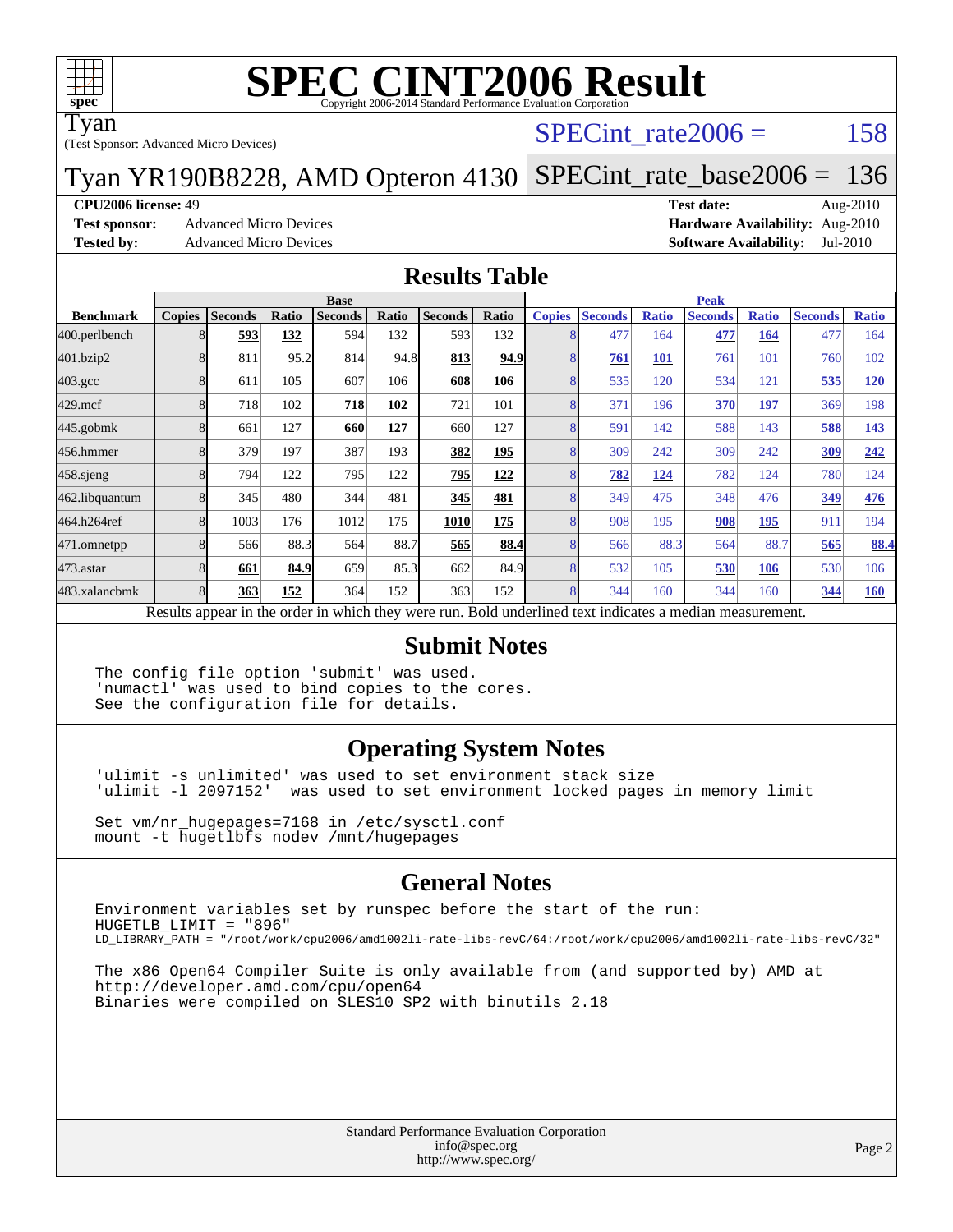

Tyan

(Test Sponsor: Advanced Micro Devices)

SPECint rate $2006 = 158$ 

Tyan YR190B8228, AMD Opteron 4130 [SPECint\\_rate\\_base2006 =](http://www.spec.org/auto/cpu2006/Docs/result-fields.html#SPECintratebase2006) 136

**[Tested by:](http://www.spec.org/auto/cpu2006/Docs/result-fields.html#Testedby)** Advanced Micro Devices **[Software Availability:](http://www.spec.org/auto/cpu2006/Docs/result-fields.html#SoftwareAvailability)** Jul-2010

**[CPU2006 license:](http://www.spec.org/auto/cpu2006/Docs/result-fields.html#CPU2006license)** 49 **[Test date:](http://www.spec.org/auto/cpu2006/Docs/result-fields.html#Testdate)** Aug-2010 **[Test sponsor:](http://www.spec.org/auto/cpu2006/Docs/result-fields.html#Testsponsor)** Advanced Micro Devices **Advanced Micro Devices [Hardware Availability:](http://www.spec.org/auto/cpu2006/Docs/result-fields.html#HardwareAvailability)** Aug-2010

#### **[Base Compiler Invocation](http://www.spec.org/auto/cpu2006/Docs/result-fields.html#BaseCompilerInvocation)**

[C benchmarks](http://www.spec.org/auto/cpu2006/Docs/result-fields.html#Cbenchmarks): [opencc](http://www.spec.org/cpu2006/results/res2010q3/cpu2006-20100816-12935.flags.html#user_CCbase_Fopencc)

[C++ benchmarks:](http://www.spec.org/auto/cpu2006/Docs/result-fields.html#CXXbenchmarks) [openCC](http://www.spec.org/cpu2006/results/res2010q3/cpu2006-20100816-12935.flags.html#user_CXXbase_FopenCC)

#### **[Base Portability Flags](http://www.spec.org/auto/cpu2006/Docs/result-fields.html#BasePortabilityFlags)**

 400.perlbench: [-DSPEC\\_CPU\\_LP64](http://www.spec.org/cpu2006/results/res2010q3/cpu2006-20100816-12935.flags.html#b400.perlbench_basePORTABILITY_DSPEC_CPU_LP64) [-DSPEC\\_CPU\\_LINUX\\_X64](http://www.spec.org/cpu2006/results/res2010q3/cpu2006-20100816-12935.flags.html#b400.perlbench_baseCPORTABILITY_DSPEC_CPU_LINUX_X64) 401.bzip2: [-DSPEC\\_CPU\\_LP64](http://www.spec.org/cpu2006/results/res2010q3/cpu2006-20100816-12935.flags.html#suite_basePORTABILITY401_bzip2_DSPEC_CPU_LP64) 403.gcc: [-DSPEC\\_CPU\\_LP64](http://www.spec.org/cpu2006/results/res2010q3/cpu2006-20100816-12935.flags.html#suite_basePORTABILITY403_gcc_DSPEC_CPU_LP64) 429.mcf: [-DSPEC\\_CPU\\_LP64](http://www.spec.org/cpu2006/results/res2010q3/cpu2006-20100816-12935.flags.html#suite_basePORTABILITY429_mcf_DSPEC_CPU_LP64) 445.gobmk: [-DSPEC\\_CPU\\_LP64](http://www.spec.org/cpu2006/results/res2010q3/cpu2006-20100816-12935.flags.html#suite_basePORTABILITY445_gobmk_DSPEC_CPU_LP64) 456.hmmer: [-DSPEC\\_CPU\\_LP64](http://www.spec.org/cpu2006/results/res2010q3/cpu2006-20100816-12935.flags.html#suite_basePORTABILITY456_hmmer_DSPEC_CPU_LP64) 458.sjeng: [-DSPEC\\_CPU\\_LP64](http://www.spec.org/cpu2006/results/res2010q3/cpu2006-20100816-12935.flags.html#suite_basePORTABILITY458_sjeng_DSPEC_CPU_LP64) 462.libquantum: [-DSPEC\\_CPU\\_LP64](http://www.spec.org/cpu2006/results/res2010q3/cpu2006-20100816-12935.flags.html#suite_basePORTABILITY462_libquantum_DSPEC_CPU_LP64) [-DSPEC\\_CPU\\_LINUX](http://www.spec.org/cpu2006/results/res2010q3/cpu2006-20100816-12935.flags.html#b462.libquantum_baseCPORTABILITY_DSPEC_CPU_LINUX) 464.h264ref: [-DSPEC\\_CPU\\_LP64](http://www.spec.org/cpu2006/results/res2010q3/cpu2006-20100816-12935.flags.html#suite_basePORTABILITY464_h264ref_DSPEC_CPU_LP64) 483.xalancbmk: [-DSPEC\\_CPU\\_LINUX](http://www.spec.org/cpu2006/results/res2010q3/cpu2006-20100816-12935.flags.html#b483.xalancbmk_baseCXXPORTABILITY_DSPEC_CPU_LINUX)

#### **[Base Optimization Flags](http://www.spec.org/auto/cpu2006/Docs/result-fields.html#BaseOptimizationFlags)**

[C benchmarks](http://www.spec.org/auto/cpu2006/Docs/result-fields.html#Cbenchmarks):

[-march=barcelona](http://www.spec.org/cpu2006/results/res2010q3/cpu2006-20100816-12935.flags.html#user_CCbase_F-march_8ea39521cada96f307a04d0b8b9c6ffb) [-mso](http://www.spec.org/cpu2006/results/res2010q3/cpu2006-20100816-12935.flags.html#user_CCbase_F-mso) [-Ofast](http://www.spec.org/cpu2006/results/res2010q3/cpu2006-20100816-12935.flags.html#user_CCbase_F-Ofast) [-CG:local\\_sched\\_alg=1](http://www.spec.org/cpu2006/results/res2010q3/cpu2006-20100816-12935.flags.html#user_CCbase_F-CG:local_sched_alg_2175ca61f1a2717f1ec57b14995b9e7a) [-INLINE:aggressive=ON](http://www.spec.org/cpu2006/results/res2010q3/cpu2006-20100816-12935.flags.html#user_CCbase_F-INLINE:aggressive_1968a21fda3b9e485676870015f71302) [-IPA:plimit=8000](http://www.spec.org/cpu2006/results/res2010q3/cpu2006-20100816-12935.flags.html#user_CCbase_F-IPA:plimit_92cba83f3d47f09c7d5368fda93ddbd7) [-IPA:small\\_pu=100](http://www.spec.org/cpu2006/results/res2010q3/cpu2006-20100816-12935.flags.html#user_CCbase_F-IPA:small_pu_900a09767c6929d55c26ea3d32399996) [-HP:bdt=2m:heap=2m](http://www.spec.org/cpu2006/results/res2010q3/cpu2006-20100816-12935.flags.html#user_CCbase_F-HUGEPAGE_855e97383b49831f390a2af16fe7202f)

[C++ benchmarks:](http://www.spec.org/auto/cpu2006/Docs/result-fields.html#CXXbenchmarks)

```
-march=barcelona -mso -Ofast -m32 -INLINE:aggressive=on
-CG:cmp_peep=on -L/root/work/libraries/SmartHeap-8.1/lib -lsmartheap
```
#### **[Peak Compiler Invocation](http://www.spec.org/auto/cpu2006/Docs/result-fields.html#PeakCompilerInvocation)**

[C benchmarks](http://www.spec.org/auto/cpu2006/Docs/result-fields.html#Cbenchmarks): [opencc](http://www.spec.org/cpu2006/results/res2010q3/cpu2006-20100816-12935.flags.html#user_CCpeak_Fopencc)

[C++ benchmarks:](http://www.spec.org/auto/cpu2006/Docs/result-fields.html#CXXbenchmarks) [openCC](http://www.spec.org/cpu2006/results/res2010q3/cpu2006-20100816-12935.flags.html#user_CXXpeak_FopenCC)

#### **[Peak Portability Flags](http://www.spec.org/auto/cpu2006/Docs/result-fields.html#PeakPortabilityFlags)**

400.perlbench: [-DSPEC\\_CPU\\_LP64](http://www.spec.org/cpu2006/results/res2010q3/cpu2006-20100816-12935.flags.html#b400.perlbench_peakPORTABILITY_DSPEC_CPU_LP64) [-DSPEC\\_CPU\\_LINUX\\_X64](http://www.spec.org/cpu2006/results/res2010q3/cpu2006-20100816-12935.flags.html#b400.perlbench_peakCPORTABILITY_DSPEC_CPU_LINUX_X64)

Continued on next page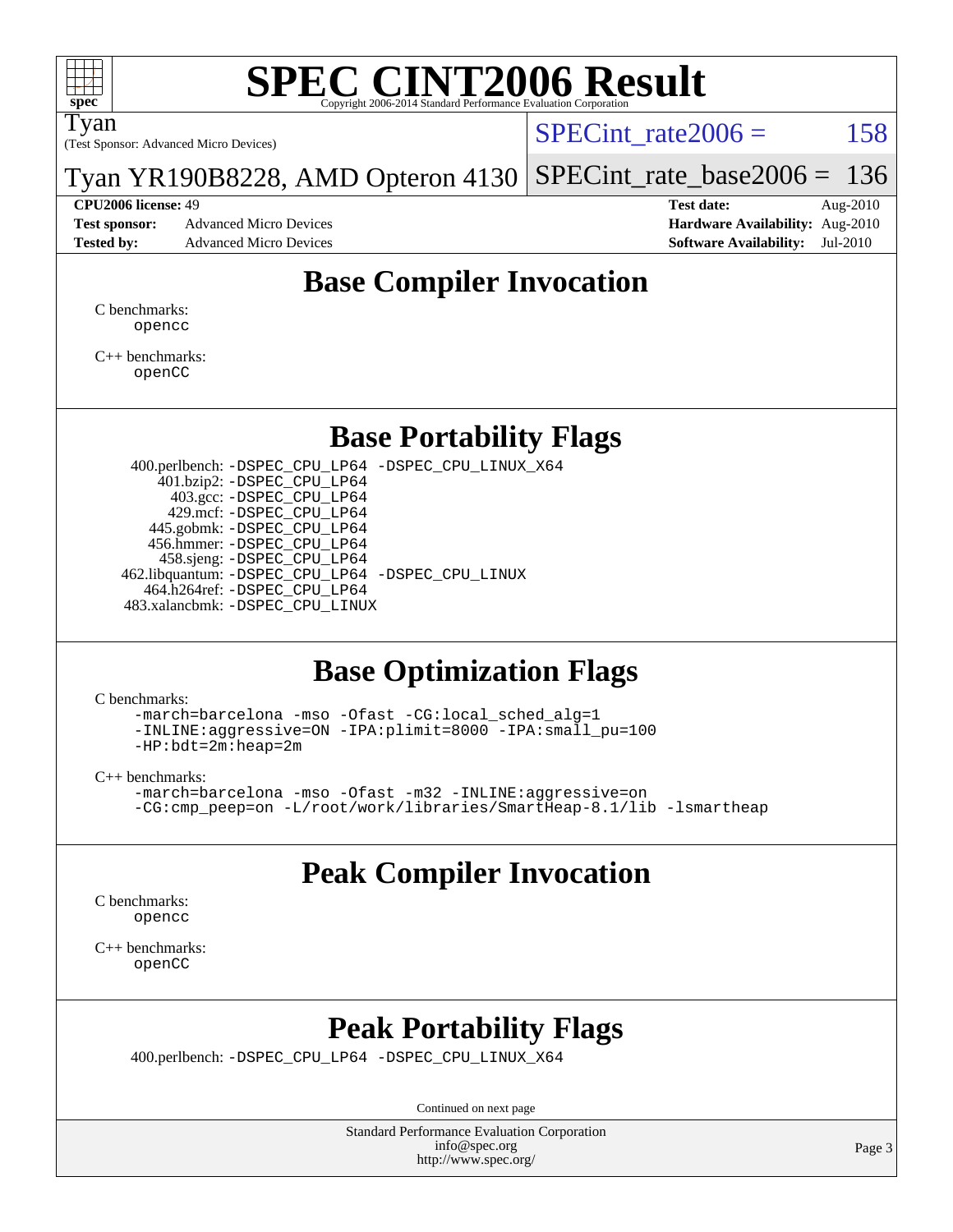

Tyan

(Test Sponsor: Advanced Micro Devices)

SPECint rate $2006 = 158$ 

Tyan YR190B8228, AMD Opteron 4130 [SPECint\\_rate\\_base2006 =](http://www.spec.org/auto/cpu2006/Docs/result-fields.html#SPECintratebase2006) 136

**[CPU2006 license:](http://www.spec.org/auto/cpu2006/Docs/result-fields.html#CPU2006license)** 49 **[Test date:](http://www.spec.org/auto/cpu2006/Docs/result-fields.html#Testdate)** Aug-2010 **[Test sponsor:](http://www.spec.org/auto/cpu2006/Docs/result-fields.html#Testsponsor)** Advanced Micro Devices **Advanced Micro Devices [Hardware Availability:](http://www.spec.org/auto/cpu2006/Docs/result-fields.html#HardwareAvailability)** Aug-2010 **[Tested by:](http://www.spec.org/auto/cpu2006/Docs/result-fields.html#Testedby)** Advanced Micro Devices **[Software Availability:](http://www.spec.org/auto/cpu2006/Docs/result-fields.html#SoftwareAvailability)** Jul-2010

### **[Peak Portability Flags \(Continued\)](http://www.spec.org/auto/cpu2006/Docs/result-fields.html#PeakPortabilityFlags)**

 401.bzip2: [-DSPEC\\_CPU\\_LP64](http://www.spec.org/cpu2006/results/res2010q3/cpu2006-20100816-12935.flags.html#suite_peakPORTABILITY401_bzip2_DSPEC_CPU_LP64) 445.gobmk: [-DSPEC\\_CPU\\_LP64](http://www.spec.org/cpu2006/results/res2010q3/cpu2006-20100816-12935.flags.html#suite_peakPORTABILITY445_gobmk_DSPEC_CPU_LP64) 456.hmmer: [-DSPEC\\_CPU\\_LP64](http://www.spec.org/cpu2006/results/res2010q3/cpu2006-20100816-12935.flags.html#suite_peakPORTABILITY456_hmmer_DSPEC_CPU_LP64) 458.sjeng: [-DSPEC\\_CPU\\_LP64](http://www.spec.org/cpu2006/results/res2010q3/cpu2006-20100816-12935.flags.html#suite_peakPORTABILITY458_sjeng_DSPEC_CPU_LP64) 462.libquantum: [-DSPEC\\_CPU\\_LP64](http://www.spec.org/cpu2006/results/res2010q3/cpu2006-20100816-12935.flags.html#suite_peakPORTABILITY462_libquantum_DSPEC_CPU_LP64) [-DSPEC\\_CPU\\_LINUX](http://www.spec.org/cpu2006/results/res2010q3/cpu2006-20100816-12935.flags.html#b462.libquantum_peakCPORTABILITY_DSPEC_CPU_LINUX) 464.h264ref: [-DSPEC\\_CPU\\_LP64](http://www.spec.org/cpu2006/results/res2010q3/cpu2006-20100816-12935.flags.html#suite_peakPORTABILITY464_h264ref_DSPEC_CPU_LP64) 483.xalancbmk: [-DSPEC\\_CPU\\_LINUX](http://www.spec.org/cpu2006/results/res2010q3/cpu2006-20100816-12935.flags.html#b483.xalancbmk_peakCXXPORTABILITY_DSPEC_CPU_LINUX)

### **[Peak Optimization Flags](http://www.spec.org/auto/cpu2006/Docs/result-fields.html#PeakOptimizationFlags)**

[C benchmarks](http://www.spec.org/auto/cpu2006/Docs/result-fields.html#Cbenchmarks):

```
 400.perlbench: -march=barcelona -mso -fb_create fbdata(pass 1)
           -fb_opt fbdata(pass 2) -Ofast -IPA:plimit=20000 -LNO:opt=0
           -OPT:unroll_times_max=8 -OPT:unroll_size=256
           -OPT:unroll_level=2 -OPT:keep_ext=on -WOPT:if_conv=0
           -CG:local_sched_alg=1 -CG:unroll_fb_req=on
           -HP:bdt=2m:heap=2m
    401.bzip2: -march=barcelona -mso -fb_create fbdata(pass 1)
           -fb_opt fbdata(pass 2) -O3 -OPT:alias=disjoint
           -OPT:goto=off -CG:local_sched_alg=1 -HP:bdt=2m:heap=2m
     403.gcc: -march=barcelona -mso -fb_create fbdata(pass 1)
           -fb_opt fbdata(pass 2) -Ofast -LNO:trip_count=256
           -LNO:prefetch_ahead=10 -CG:cmp_peep=on -m32
           -HP:bdt=2m:heap=2m -GRA:unspill=on -IPA:small_pu=200
     429.mcf: -march=barcelona -mso -O3 -ipa -INLINE:aggressive=on
           -CG:gcm=off -GRA:prioritize_by_density=on -m32
          -HP:bdt=2m:heap=2m
  445.gobmk: -march=barcelona -mso -fb_create fbdata(pass 1)
           -fb_opt fbdata(pass 2) -O3 -OPT:alias=restrict
           -OPT:unroll_times_max=8 -OPT:unroll_size=256
           -OPT:unroll_level=2 -OPT:keep_ext=on -ipa -IPA:plimit=750
           -IPA:min_hotness=300-IPA:pu_reorder=1-LNO:prefetch=1
           -LNO:ignore_feedback=off -CG:p2align=on
           -CG:unroll_fb_req=on -HP:bdt=2m:heap=2m
  456.hmmer: -march=barcelona -mso -fb_create fbdata(pass 1)
           -fb_opt fbdata(pass 2) -Ofast -LNO:prefetch=0
           -OPT:alias=disjoint -OPT:unroll_times_max=8
           -OPT:unroll_size=256 -OPT:unroll_level=2 -OPT:keep_ext=on
           -CG:local_sched_alg=1 -CG:cflow=0
           -CG:push_pop_int_saved_regs=off -CG:cmp_peep=on
           -HP:bdt=2m:heap=2m
                                Continued on next page
```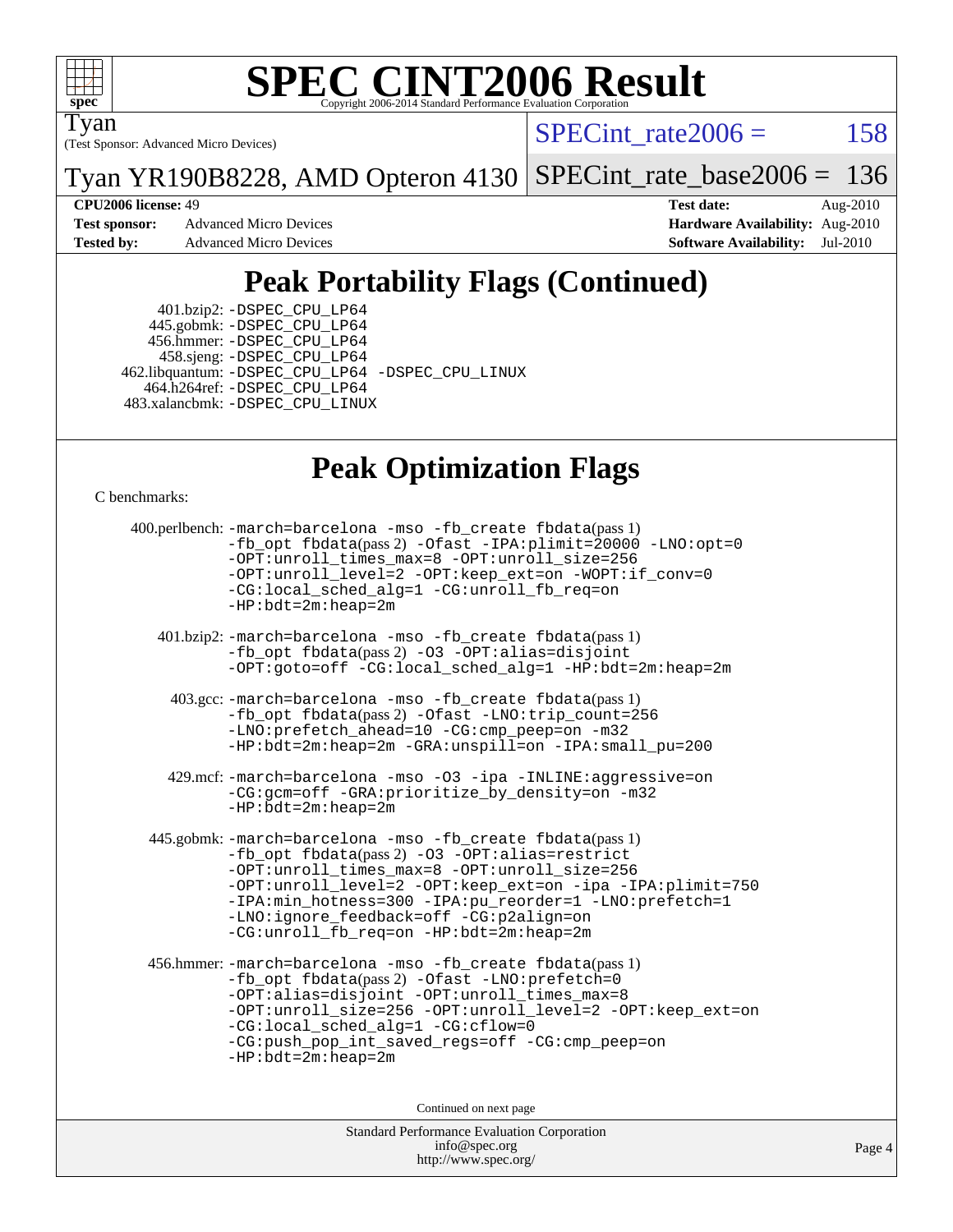